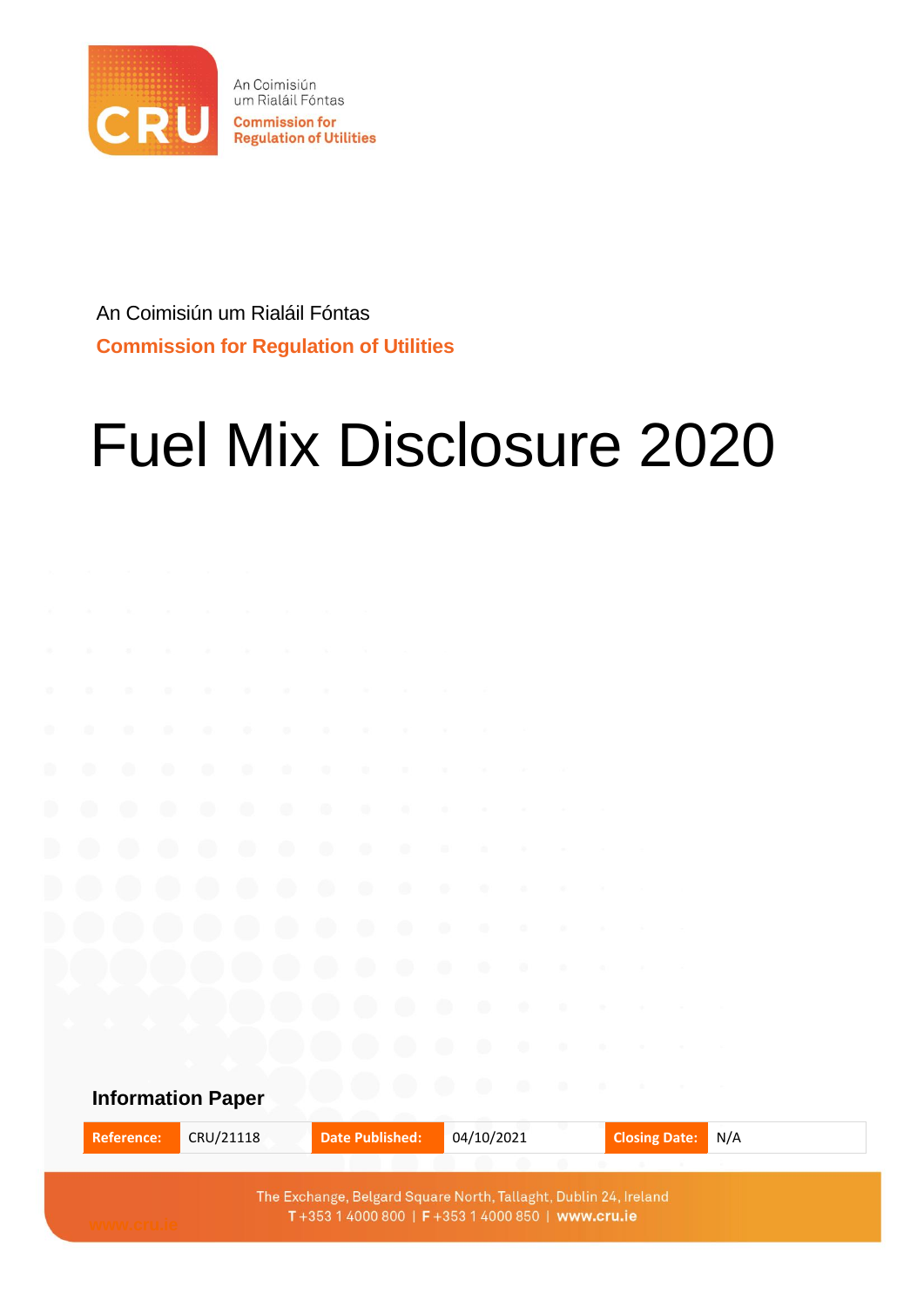## **CRU Mission Statement**

The CRU's mission is to protect the public interest in Water, Energy and Energy Safety.

The CRU is guided by four strategic priorities that sit alongside the core activities we undertake to deliver on the public interest. These are:

- Deliver sustainable low-carbon solutions with well-regulated markets and networks
- Ensure compliance and accountability through best regulatory practice
- Develop effective communications to support customers and the regulatory process
- Foster and maintain a high-performance culture and organisation to achieve our vision

#### **Executive Summary**

This information paper from the CRU sets out the 2020 fuel mix disclosure for electricity suppliers licensed in Ireland and operating in the All-Island Single Electricity Market (SEM). In addition, the average All-Island fuel mix for 2020 and on a year-on-year basis for the whole island of Ireland (including both jurisdictions; Northern Ireland and Ireland) is presented.

Fuel mix disclosure presents reliable information regarding the sources of electricity, i.e. the fuel mix that suppliers have chosen to meet their customers' demand and the related environmental impact. It does this by disclosing the fuel mix as the percentage of a supplier's demand that is met by various electricity sources and the associated carbon dioxide  $(CO<sub>2</sub>)$  emissions intensity (grams/kWh). Suppliers must present this data on their customer bills and in promotional material in the format detailed in Appendix 1.

The fuel mix and  $CO<sub>2</sub>$  emissions disclosures for 2020 allow consumers to understand the recent environmental impact of the electricity that they buy and choose between suppliers on this basis, and to show how the individual supplier's fuel mix compares with the All-Island average. **It should be noted that the fuel mix of each supplier (outlined in this report) does not necessarily represent metered generation in Ireland or Northern Ireland, as suppliers are permitted to claim the attributes of renewable electricity through electronic certificates known as Guarantees of Origin (GOs) imported from other EEA Member States, which do not need to follow the physical flow of electricity**. This mechanism allows suppliers of electricity in Ireland to purchase the renewable benefit of certain generators across Europe and include it in their total fuel mix. GOs are both exported from the SEM and imported into the SEM to/from the rest of Europe. The net outcome is that a significant volume of GOs are imported into the SEM. **This means that the fuel mix presented on a bill by a supply company generally displays a higher percentage share of electricity derived from renewable sources than would otherwise be displayed if it was solely on the basis of the actual generated-in-Ireland renewable share of the supplied electricity.** While the CRU recognises that this system is a somewhat complex system for consumers to understand, the existence of GOs, and their application across the EU, is a long-established system which has supported the addition of renewable generation across the EU.

The fuel mix and  $CO<sub>2</sub>$  figures – as published in Section 5 of this paper - are for a supplier's entire customer base rather than on an individual customer basis. As such, they represent a supplier's average fuel mix and not that of a specific product that the supplier is selling. There is a responsibility (refer to Section 7) on suppliers to explain the fuel mix of its individual products to customers as well as providing clear marketing information. For those suppliers operating in Ireland who offer specific "green products", but whose overall average fuel mix – to include all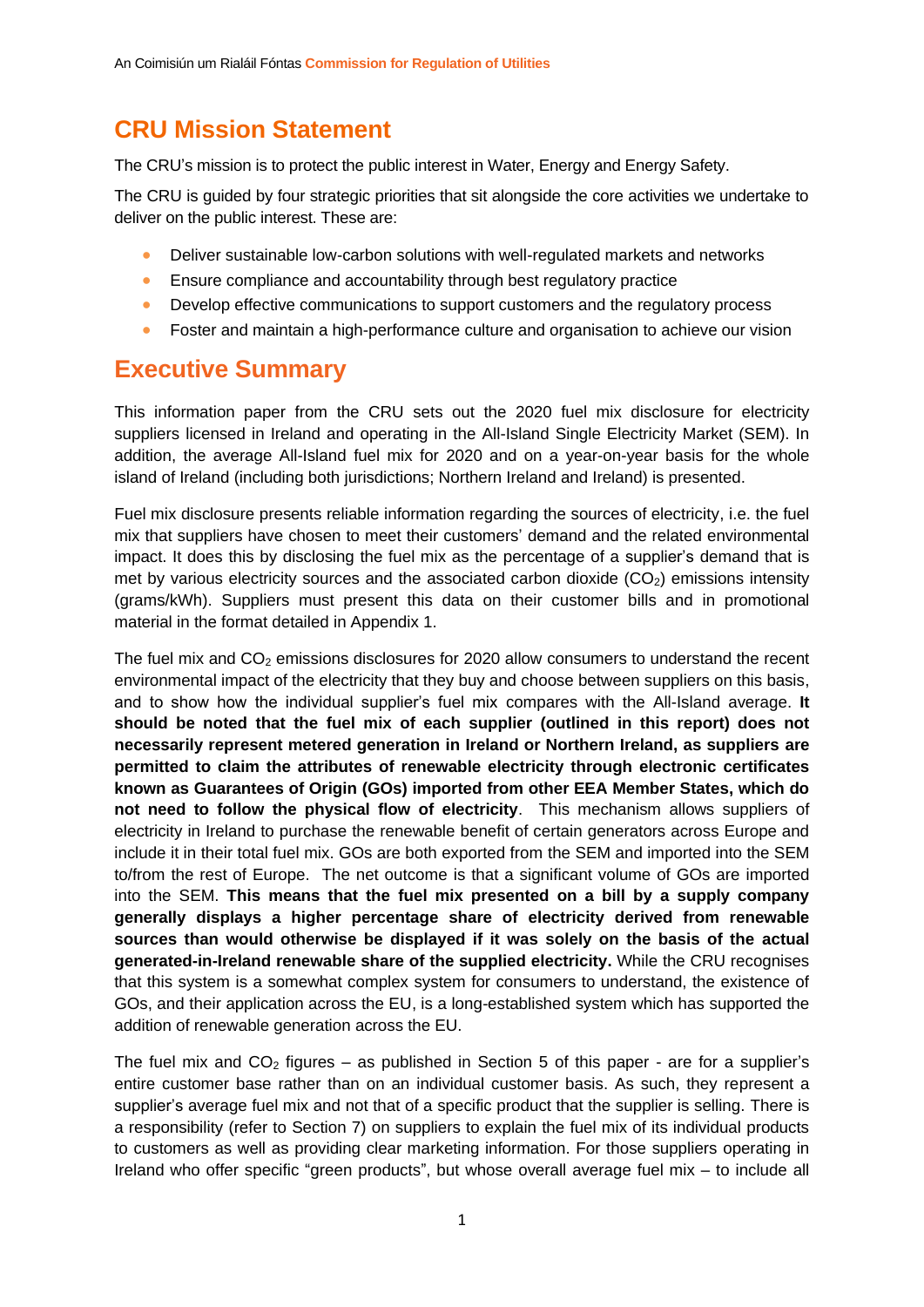offered electricity products - is not 100% renewable, the CRU carries out a verification process<sup>1</sup> to ensure the accuracy of the green claims. The results for 2020 of this process are published in a separate ["Green Source Product Verification](https://www.cru.ie/document_group/fuel-mix-and-co2-emissions-disclosure-2/) Report".

The publication of the fuel mix of suppliers and the provision of information regarding the environmental impact of electricity produced from that fuel mix is required by Article 3(9) of [Directive 2009/72/EC.](https://eur-lex.europa.eu/legal-content/EN/TXT/PDF/?uri=CELEX:32009L0072&from=EN) It is the role of SEMO to administer and calculate the fuel mix figures from the information provided by suppliers. The supplier fuel mix and associated environmental impact information (emissions intensity) is calculated by SEMO in accordance with the SEM Committee's methodology, found in *Fuel Mix Disclosure in the Single Electricity Market: Calculation Methodology Decision Paper (*[SEM-11-095\)](https://www.semcommittee.com/sites/semcommittee.com/files/media-files/SEM-11-095%20Fuel%20Mix%20Disclosure%20Calculation%20Methodology%20Decision%20Paper.pdf). Suppliers must make a submission to SEMO in order to have their own bespoke fuel mix calculated. If they choose not to make a declaration, they will be allocated<sup>2</sup> the residual fuel mix. This residual fuel mix is that fuel mix which is left over from the All-Island fuel mix after individual supplier's fuel mixes have been calculated.

#### **Public Impact Statement**

The fuel mix disclosure shows consumers the fuels which were used in the generation of the electricity they purchase from their supplier. The main fuel-source categories used in the fuel mix disclosure are: Renewables; Gas; Coal; Biomass; and Peat. These are representative of the main fuels – or sources of energy - used in the generation of electricity in Ireland.

This disclosure by supply companies enables consumers to distinguish between suppliers based on the fuel-source of their electricity and the associated carbon emissions, and to compare it with the All-Island average.

If a supplier's fuel mix is 100% renewable, consumers can be confident that this supplier will provide them with electricity that is fully sourced from renewables. This can include offsetting the actual carbon intensity of Ireland's electricity with purchases of renewable credits (GOs) from other EEA countries.

A supplier whose average overall fuel mix is not 100% renewable can still offer Green Source electricity products to individual consumers. In these cases, the CRU's Green Source Product Verification process helps to ensure that such supply companies source enough electricity from renewables and GO credentials to meet the entire demand which corresponds to these Green Source products. The relevant paper is published alongside the Fuel Mix Disclosure [here.](https://www.cru.ie/document_group/fuel-mix-and-co2-emissions-disclosure-2/)

<sup>&</sup>lt;sup>1</sup> Regulation of Green Source Products in the Electricity Retail Market: [CER/15/205](https://mk0cruieqdjtk6utoah.kinstacdn.com/wp-content/uploads/2015/07/CER15205-Green-Source-Products-Decision-Paper.pdf)

<sup>&</sup>lt;sup>2</sup> In Ireland suppliers are allocated the residual mix less any PSO adjustment that they are entitled to.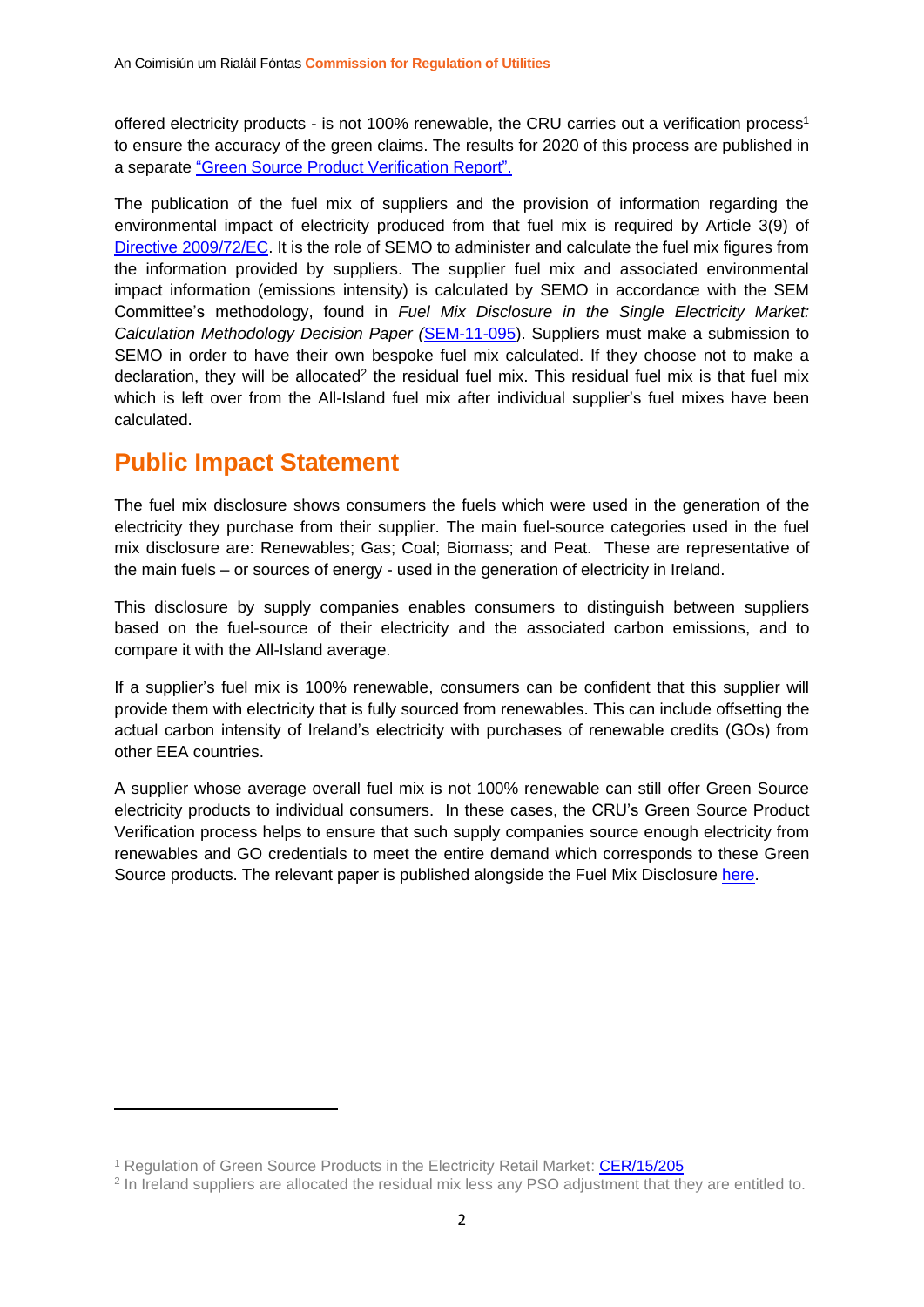## **Table of Contents**

|    | 2.1 |  |
|----|-----|--|
|    | 2.2 |  |
|    | 2.3 |  |
| 3. |     |  |
|    | 3.1 |  |
|    | 3.2 |  |
|    | 3.3 |  |
|    | 3.4 |  |
|    | 3.5 |  |
|    |     |  |
| 5. |     |  |
| 6. |     |  |
| 7. |     |  |
|    |     |  |
|    |     |  |
|    |     |  |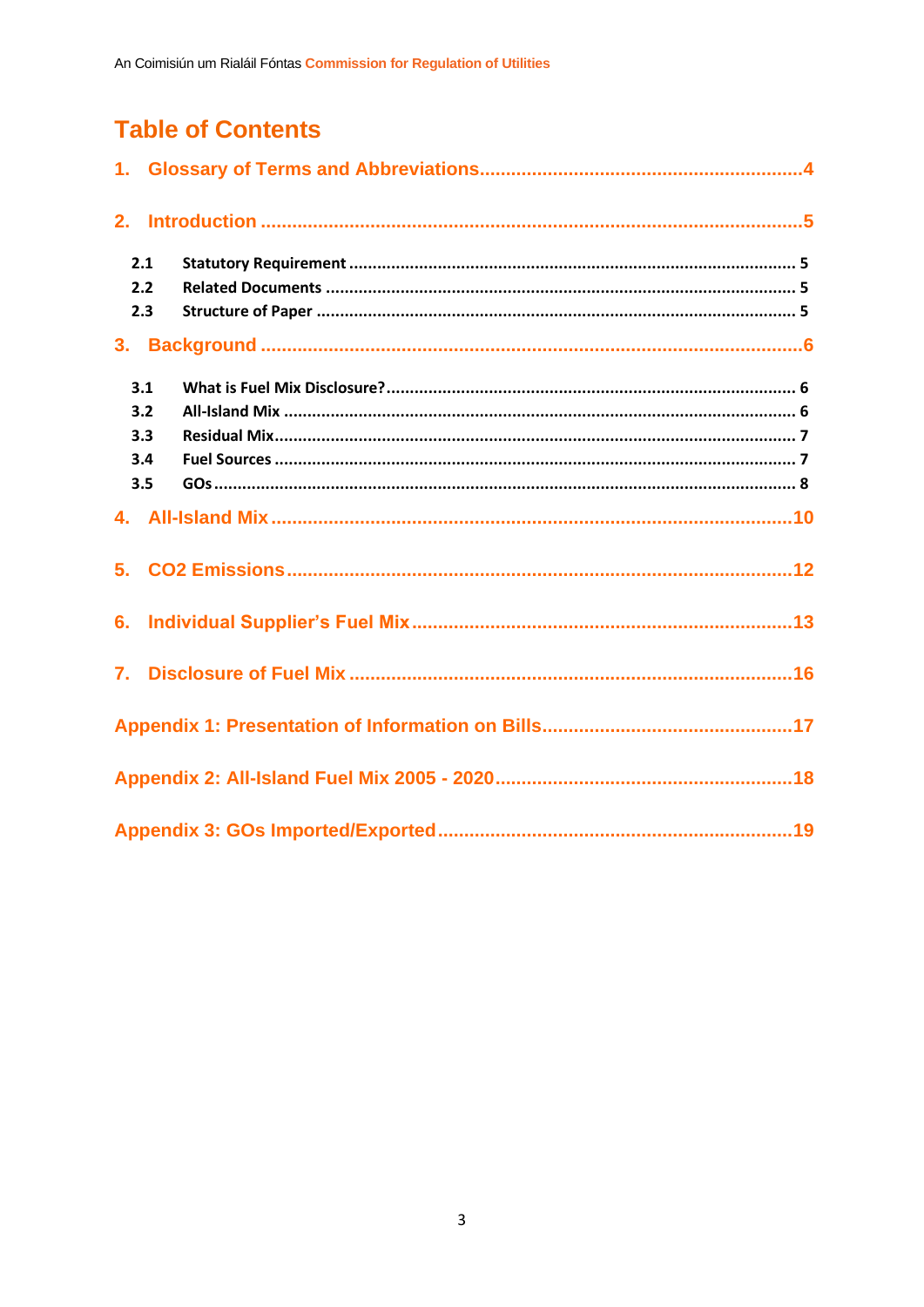# <span id="page-4-0"></span>**1. Glossary of Terms and Abbreviations**

| <b>Abbreviation or Term</b> | <b>Definition or Meaning</b>                                       |
|-----------------------------|--------------------------------------------------------------------|
| <b>FMD</b>                  | <b>Fuel Mix Disclosure</b>                                         |
| <b>GO</b>                   | Guarantee of Origin                                                |
| <b>GSPV</b>                 | <b>Green Source Product Verification</b>                           |
| <b>SEMO</b>                 | Single Electricity Market Operator                                 |
| <b>CRU</b>                  | Commission for Regulation of Utilities                             |
| <b>ROI</b>                  | Republic of Ireland                                                |
| <b>AIB</b>                  | Association of Issuing Bodies                                      |
| <b>UR</b>                   | <b>Utility Regulator</b>                                           |
| <b>SEM</b>                  | <b>Single Electricity Market</b>                                   |
| <b>EEA</b>                  | European Economic Area                                             |
| <b>EPA</b>                  | <b>Environmental Protection Agency</b>                             |
| <b>DAERA</b>                | Department of Agriculture, Environment and<br><b>Rural Affairs</b> |
| <b>EU</b>                   | <b>European Union</b>                                              |
| <b>EECS</b>                 | European Energy Certificate System                                 |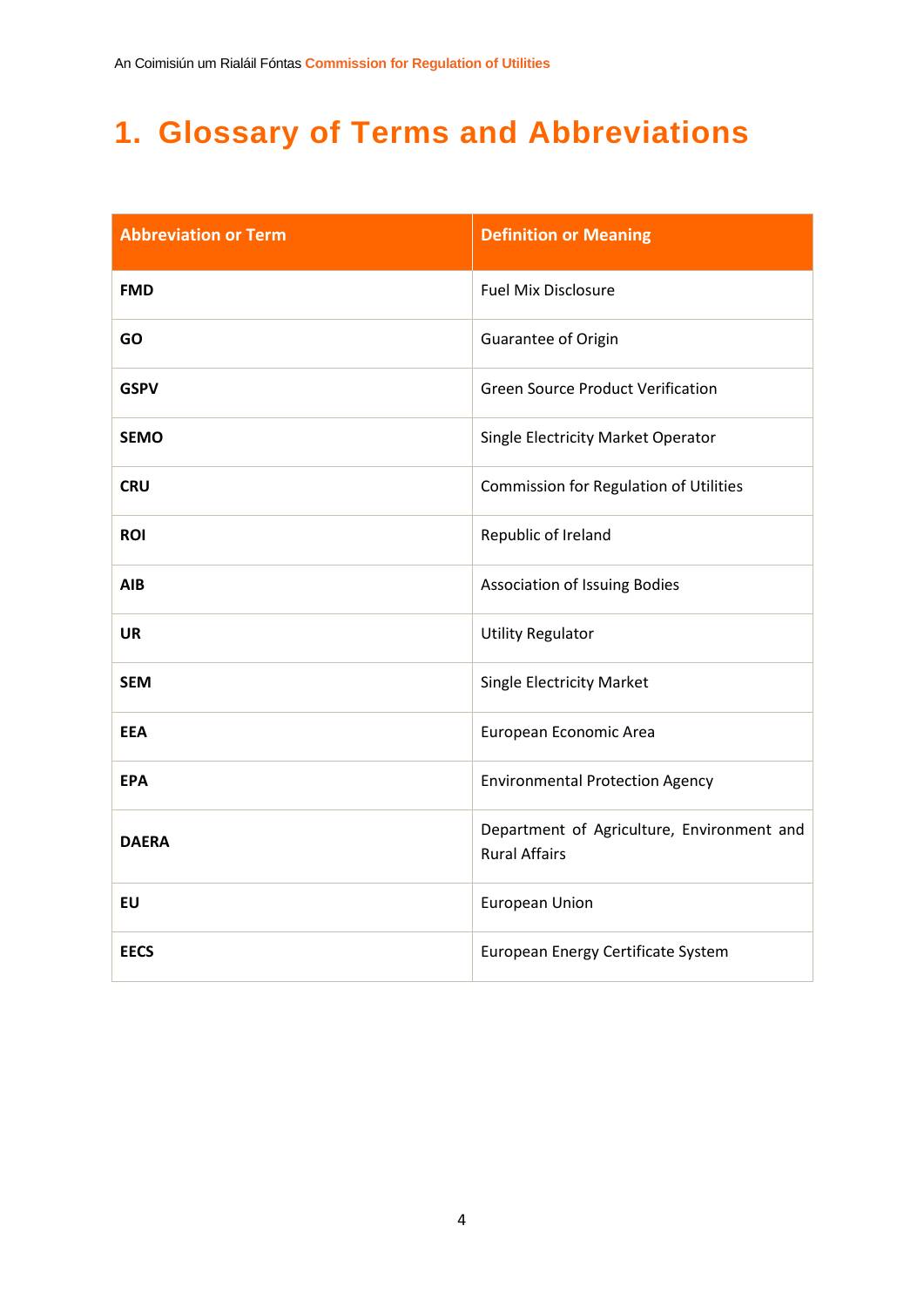# <span id="page-5-0"></span>**2. Introduction**

## <span id="page-5-1"></span>**2.1 Statutory Requirement**

This Information Paper sets out the electricity fuel mix and  $CO<sub>2</sub>$  emissions figures for 2020 on an All-Island (Ireland and Northern Ireland) basis as well as by electricity supplier licensed in Ireland and operating during 2020 in the All-Island Single Electricity Market (SEM). The fuel mix and  $CO<sub>2</sub>$  emissions data are taken from data provided to the CRU by the Single Electricity Market Operator (SEMO).

Fuel Mix Disclosure (FMD) is required by Article 3(9) of [Directive 2009/72/EC.](https://eur-lex.europa.eu/legal-content/EN/TXT/PDF/?uri=CELEX:32009L0072) The transposing legislation in Ireland, S.I. number 60 of 2005, requires the Commission for Regulation of Utilities (CRU) to ensure that electricity suppliers provide reliable fuel mix information on all bills and promotional materials issued to customers.

The SEM Committee Decision Paper [\(SEM-11-095\)](https://www.semcommittee.com/sites/semcommittee.com/files/media-files/SEM-11-095%20Fuel%20Mix%20Disclosure%20Calculation%20Methodology%20Decision%20Paper.pdf) sets out the methodology for calculation of the fuel mix. Electricity suppliers publish their own fuel mix information, as well as the All-Island information, on all bills no later than two months from the publication of this Information Paper. This provides consumers with information on the recent environmental impact of electricity from their supplier compared with the All-Island average.

#### <span id="page-5-2"></span>**2.2 Related Documents**

- *SEM All-Island Fuel Mix Disclosure for 2020* (SEM-20-068) can be found [here](https://www.semcommittee.com/sites/semc/files/media-files/SEM%20All%20Island%20Fuel%20Mix%20Disclosure%20%20Emissions%202019.pdf#page=8&zoom=100,92,220) and for the previous period can be found [here.](https://www.semcommittee.com/news-centre/all-island-fuel-mix-2018)
- The CRU's information paper on Fuel Mix Disclosure in Ireland for 2020 can be found [here.](https://www.cru.ie/document_group/fuel-mix-and-co2-emissions-disclosure-2/)
- [SEM-11-095](https://www.semcommittee.com/sites/semcommittee.com/files/media-files/SEM-11-095%20Fuel%20Mix%20Disclosure%20Calculation%20Methodology%20Decision%20Paper.pdf) *Fuel Mix Disclosure in the Single Electricity Market*: Calculation Methodology Decision Paper.
- The CRU Decision on *Supervisory Framework for Administration of Guarantees of Origin* [CER/11/824.](https://www.cru.ie/wp-content/uploads/2011/07/cer11824.pdf)

For further information on this paper, please send your query to [fuelmix@cru.ie](mailto:fuelmix@cru.ie) at the CRU.

Information on the CRU's role and relevant legislation can be found on the CRU's website at [www.cru.ie](http://www.cru.ie/)

#### <span id="page-5-3"></span>**2.3 Structure of Paper**

The structure of this information paper is as follows:

**Section 3:** Presents the background to the report, explaining the components that are presented in the paper;

**Section 4**: Presents the All-Island Fuel Mix;

**Section 5:** Presents the individual Fuel Mix of suppliers operating in Ireland; and

**Section 6:** Outlines suppliers' obligations as relates to disclosing their fuel mix.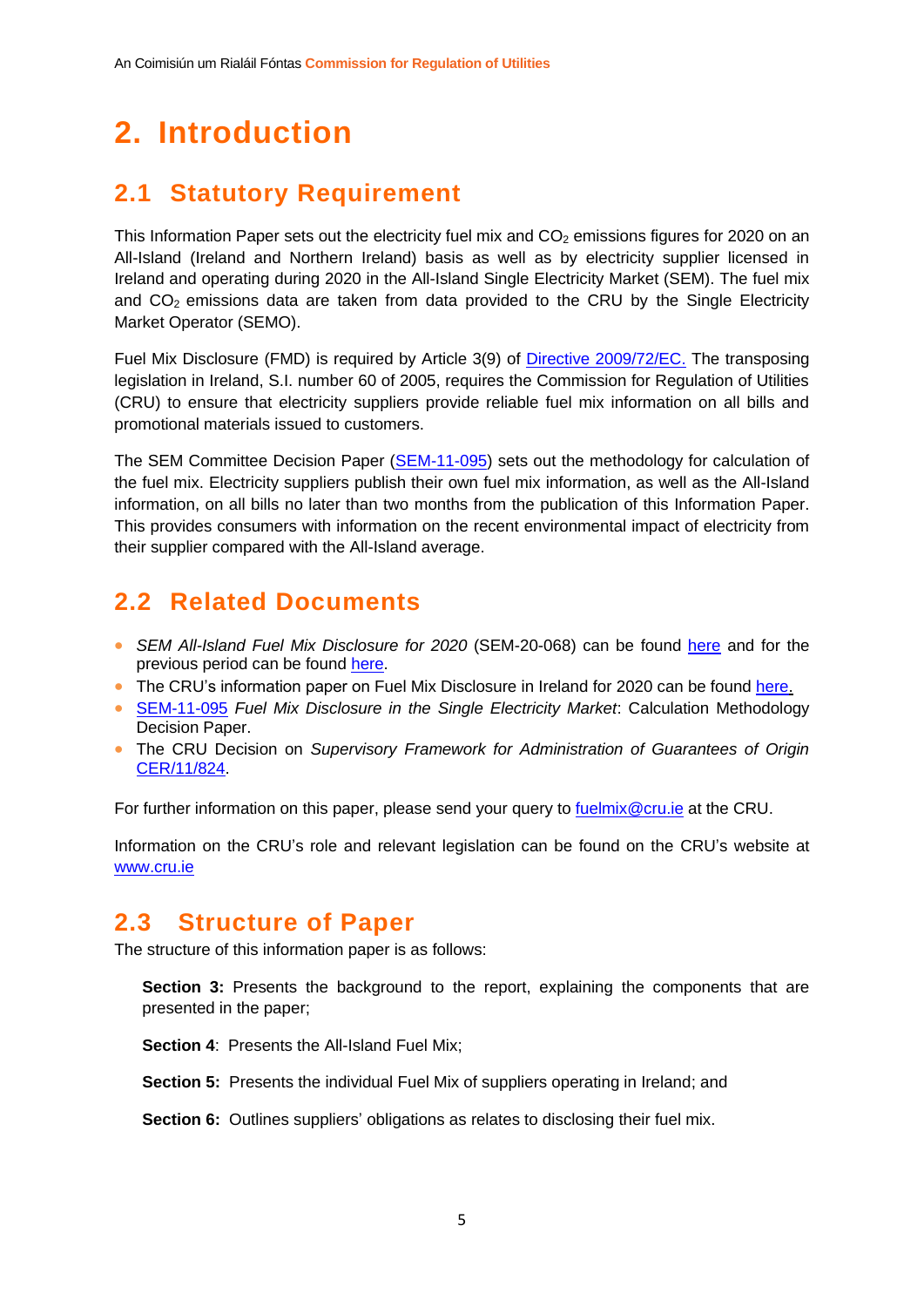# <span id="page-6-0"></span>**3. Background**

## <span id="page-6-1"></span>**3.1 What is Fuel Mix Disclosure?**

Fuel mix disclosure is the annual publication of the mix of fuels involved in electricity production on a per-supplier basis, following an All-Island process [\(SEM-11-095\)](https://www.semcommittee.com/sites/semcommittee.com/files/media-files/SEM-11-095%20Fuel%20Mix%20Disclosure%20Calculation%20Methodology%20Decision%20Paper.pdf). Fuel Mix Disclosure calculations are carried out on a calendar year basis by SEMO on behalf of the CRU. In addition, the CRU publishes  $CO<sub>2</sub>$  emissions intensity data for each supplier, as calculated by SEMO. The verification of the data which forms the basis of each supplier's Fuel Mix Disclosure is carried out independently, so consumers can be confident about the validity of the published Fuel Mix Disclosure figures for each individual supply company.

The purpose of fuel mix disclosure is to provide consumers with the information necessary to distinguish between electricity supply companies based on their individual fuel mix and their emissions data and as compared with the All-Island average.

The Fuel Mix Disclosure calculation is the only way of independently verifying the source of electricity that suppliers claim to provide to their consumers, consequently enabling consumers to choose a company which is supplying low carbon-intensive energy or even zero emissions (when renewable Guarantees of Origin certificates are taken into account).

Licensed suppliers with retail customers should submit a fuel mix declaration to SEMO so that a representative fuel mix can be calculated and disclosed. Other, non-retail self-suppliers can also choose to make a declaration in order to have their individual fuel mix calculated if they wish.

All suppliers (with retail customers) are obliged to present Fuel Mix Disclosure data on their bills and promotional materials even if they did not declare fuel mix data to SEMO for Fuel Mix Disclosure calculation. Suppliers that did not submit declarations to SEMO - in accordance with SEMO's process - must disclose the residual fuel mix, less any PSO adjustment that they are entitled to. (i.e. what is left over after all the individual supplier fuel mixes are calculated).

The fuel mix presented must be updated with the 2020 figures within 2 months of the publication of this Information Paper.

#### <span id="page-6-2"></span>**3.2 All-Island Mix**

The All-Island fuel mix is the mix of fuels involved in the generation of the electricity supplied to customers on the island of Ireland as a whole, to include both jurisdictions: Ireland and Northern Ireland.

Fundamentally, and in accordance with [SEM-11-095,](https://www.semcommittee.com/sites/semcommittee.com/files/media-files/SEM-11-095%20Fuel%20Mix%20Disclosure%20Calculation%20Methodology%20Decision%20Paper.pdf) the fuel mix figure for each supplier has been calculated on the basis of a combination of: non-renewable generation attributes; Guarantees of Origin (GOs); renewable generation attributes assigned to a supplier that are not included in the GO scheme; and the Residual Mix $3$  or EU Residual Mix. The Fuel Mix Disclosure

<sup>&</sup>lt;sup>3</sup> The Residual Mix is the mix of all unclaimed electricity in the system. It is calculated as the sum of: generation attributes (including exported certificates) not assigned to, and submitted by, a supplier; surplus GOs declared by suppliers; and unused certificates which were expired in the relevant Disclosure Period.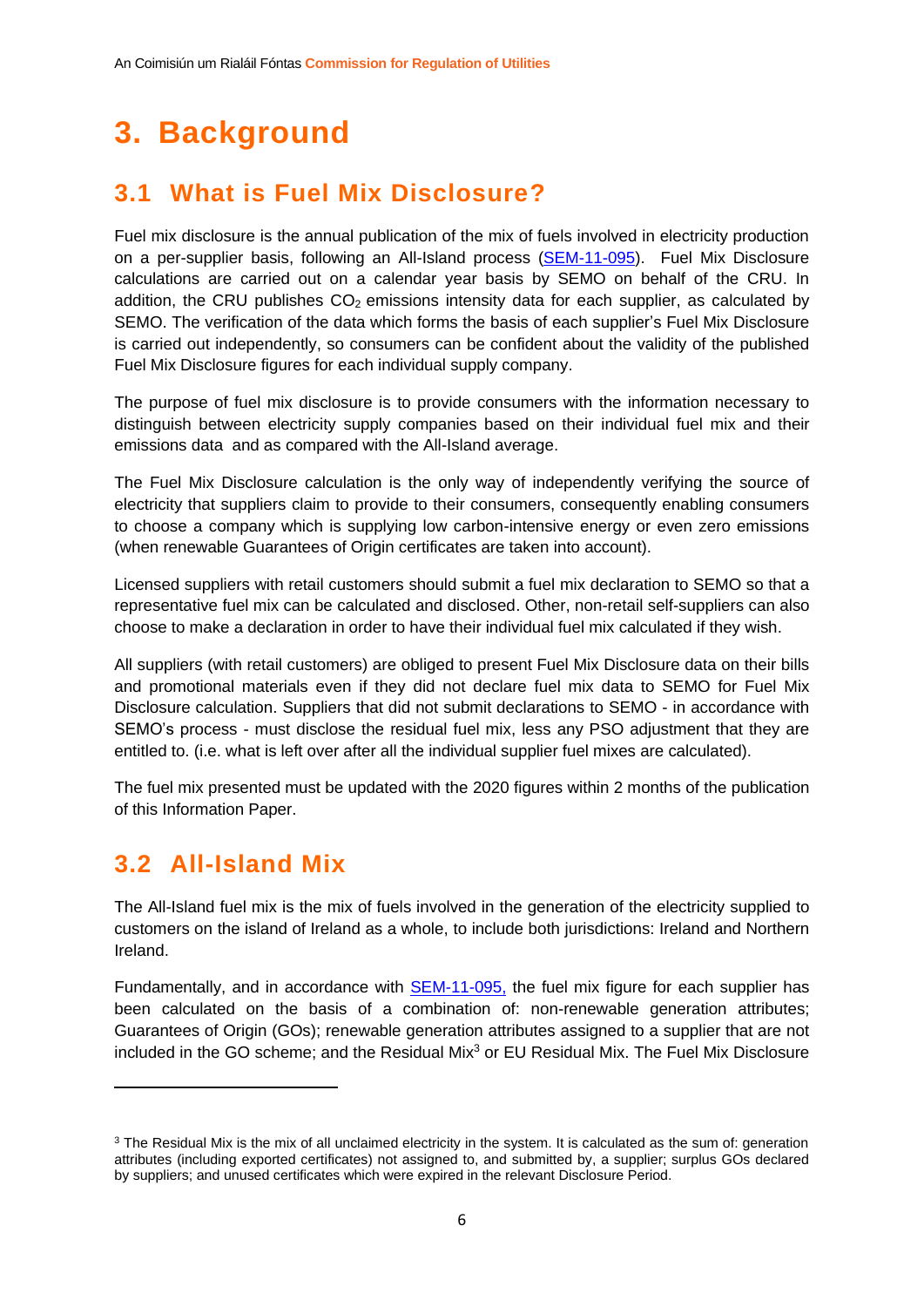figures published in this Information Paper are representative of the operations of electricity supply companies in Ireland.<sup>4</sup>

#### <span id="page-7-0"></span>**3.3 Residual Mix**

The Residual Mix is calculated for Ireland, for Northern Ireland, and on an All-Island basis. Fundamentally, it is the mix of all unclaimed electricity in the system. It is calculated as the sum of:

- Any generation attributes not assigned to, and submitted by, a supplier;
- Surplus Guarantees of Origin declared by suppliers; and
- Unused (deemed cancelled) certificates which expired in the relevant Disclosure Period<sup>5</sup>.

At a European level a residual mix is also calculated. The European Residual Mix is a combination of the residual fuel mixes from all the Member States and EEA Member States, such as Norway, which do not need to follow the physical flow of electricity.

If the All-Island demand is greater than the sum of all the suppliers' declarations plus the Residual Mix, the European Residual Mix would be applied to the remaining demand and included in the All-Island Residual Mix. In the case that demand is less than the sum of all the suppliers' declarations the surplus claimed generation attributes will be included in the European Residual Mix.

## <span id="page-7-1"></span>**3.4 Fuel Sources**

The electricity that is provided to homes and businesses to meet demand using a number of different fuel sources. It is these different fuel sources that make up the Fuel Mix.

The main fuel sources for electricity generation in Ireland are:

- Natural Gas:
- Renewables;
- Coal;
- Oil;
- Waste-to-Energy; and
- Peat.

In the case of electricity generated from waste, the renewable portion (as is derived from the biomass content of the waste) is included under the "*Renewables*" fuel mix category. The nonrenewable portion of electricity generated from burning municipal waste is categorised as "Non-Biodegradable Fraction of Waste". However, in 2020, the contribution of both oil and waste to

<sup>4</sup> The Fuel Mix Disclosure for supply companies operating in Northern Ireland is published separately and can be found in the *Fuel Mix & CO<sup>2</sup> Emissions* 2019 report, as published by the Utility Regulator in Northern Ireland.

<sup>5</sup> See Section 3.5 entitled "GOs" for details.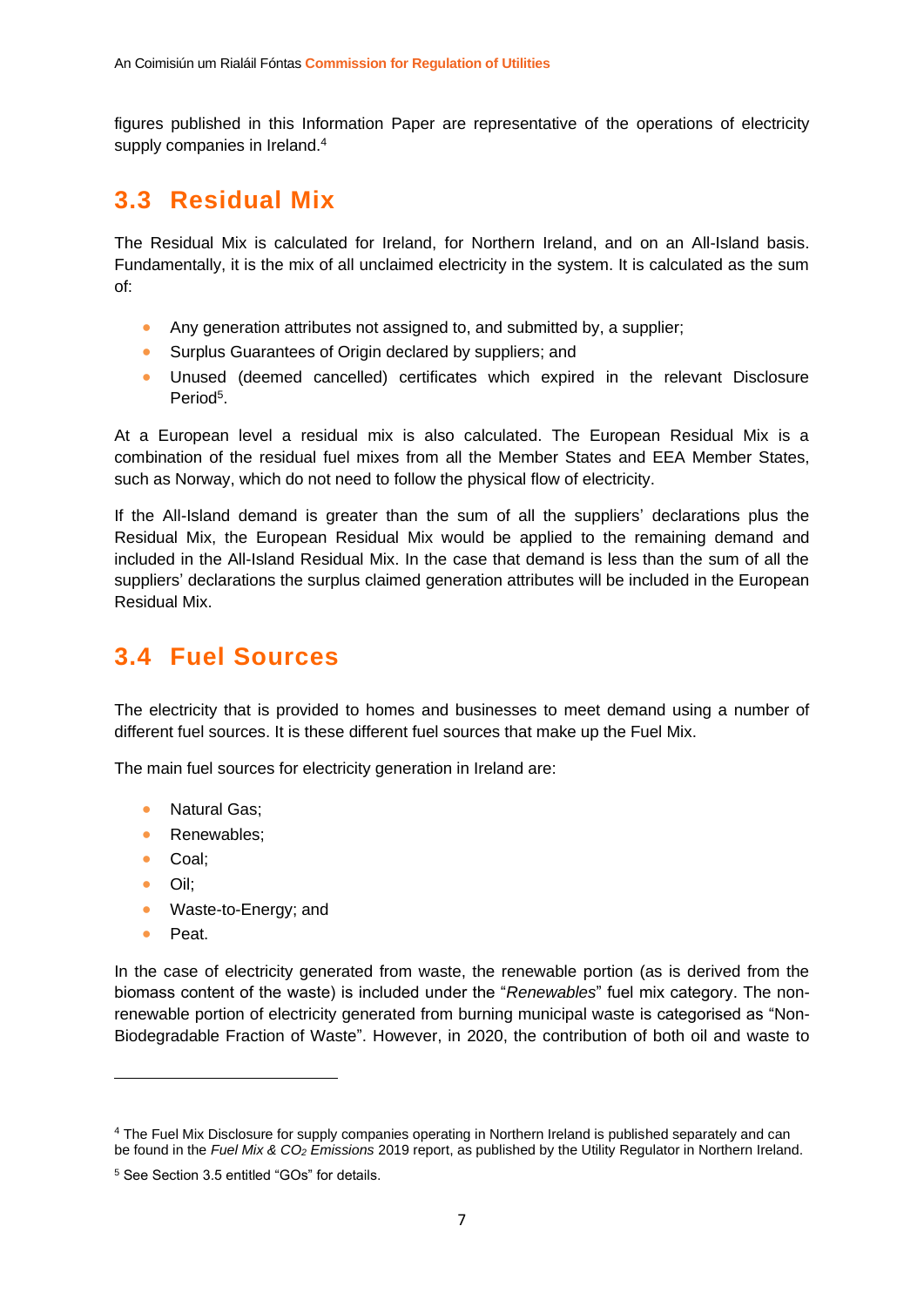the All-Island Mix are each below 1%, so for the purposes of this report they are grouped in the category labelled as "*Other*".

Fuels categorised as "*Renewables*" are all those that comply with the list of fuels defined under the term "Energy from Renewable Sources" in [S.I. no.147 of 2011.](http://www.irishstatutebook.ie/eli/2011/si/147/made/en/pdf) These consist of: wind; solar; aerothermal; geothermal; hydrothermal and ocean energy; hydropower; biomass; landfill gas; sewage treatment plant gas; and biogases.

However, Ireland's renewable electricity is predominantly sourced from onshore wind.

## <span id="page-8-0"></span>**3.5 GOs**

As part of the fuel mix, suppliers may claim the attributes of renewable electricity generated outside of Ireland through electronic certificates known as Guarantees of Origin (GOs), which may be imported from other EEA Member States. The Association of Issuing Bodies [\(AIB\)](https://www.aib-net.org/)<sup>6</sup> operates a hub which tracks certificates traded between countries. AIB also ensures that electricity tracking does not lead to double-counting. The hub allows suppliers to purchase (or sell) the renewable benefit of certain generators across Europe and include it in their total fuel mix. GOs are both exported from SEM and imported to SEM to/from the rest of Europe - a clear majority are currently imported to SEM (see Appendix 3 for details).

GOs are electronic certificates issued for energy generated from renewable sources and are issued to renewable generators that are not in support schemes (such as the PSO in Ireland). Each GO unit represents one MWh of generated electricity. These are financial certificates and rarely reflect the actual flow of the electricity which they represent. In Ireland, SEMO is the body that issues GOs to generators and operates the registry which tracks the status of GOs. The inclusion of GOs means that the renewable share indicated in the Fuel Mix Disclosure - of individual supply companies or nationally - does not only represent metered generation in Ireland but also includes GOs, which can be for renewable generation in Ireland or can be imported.

GO certificates automatically expire 12 months from the end of the month of production of electricity. Suppliers must cancel (i.e. use) GO certificates before they expire and declare what disclosure year the certificates are going to be used for. Certificates can only be used for Fuel Mix Disclosure for the year they were issued or the following disclosure year. For example, GOs corresponding to production in January 2019 could have been used for the 2019 or 2020 Fuel Mix Disclosure. Once a GO has been declared for a disclosure year, it is cancelled and cannot be used again. Any GOs which were not used/cancelled would have expired by the end of January 2020 and would have been included in the deemed cancelled GOs figures.

In Ireland, suppliers buy a significant quantity of GOs from other European countries: therefore, the calculated overall Fuel Mix Disclosure for Ireland has a higher percentage share of the *Renewable* fuel source category than the share which would otherwise be indicated by the actual physical generation of renewable electricity in Ireland. The following graph depicts how

<sup>&</sup>lt;sup>6</sup> The AIB promotes the use of a standardised system, known as the European Energy Certificate System (EECS) which is based on harmonised environment, structures and procedures in order to ensure the reliable operation of international energy certificate systems.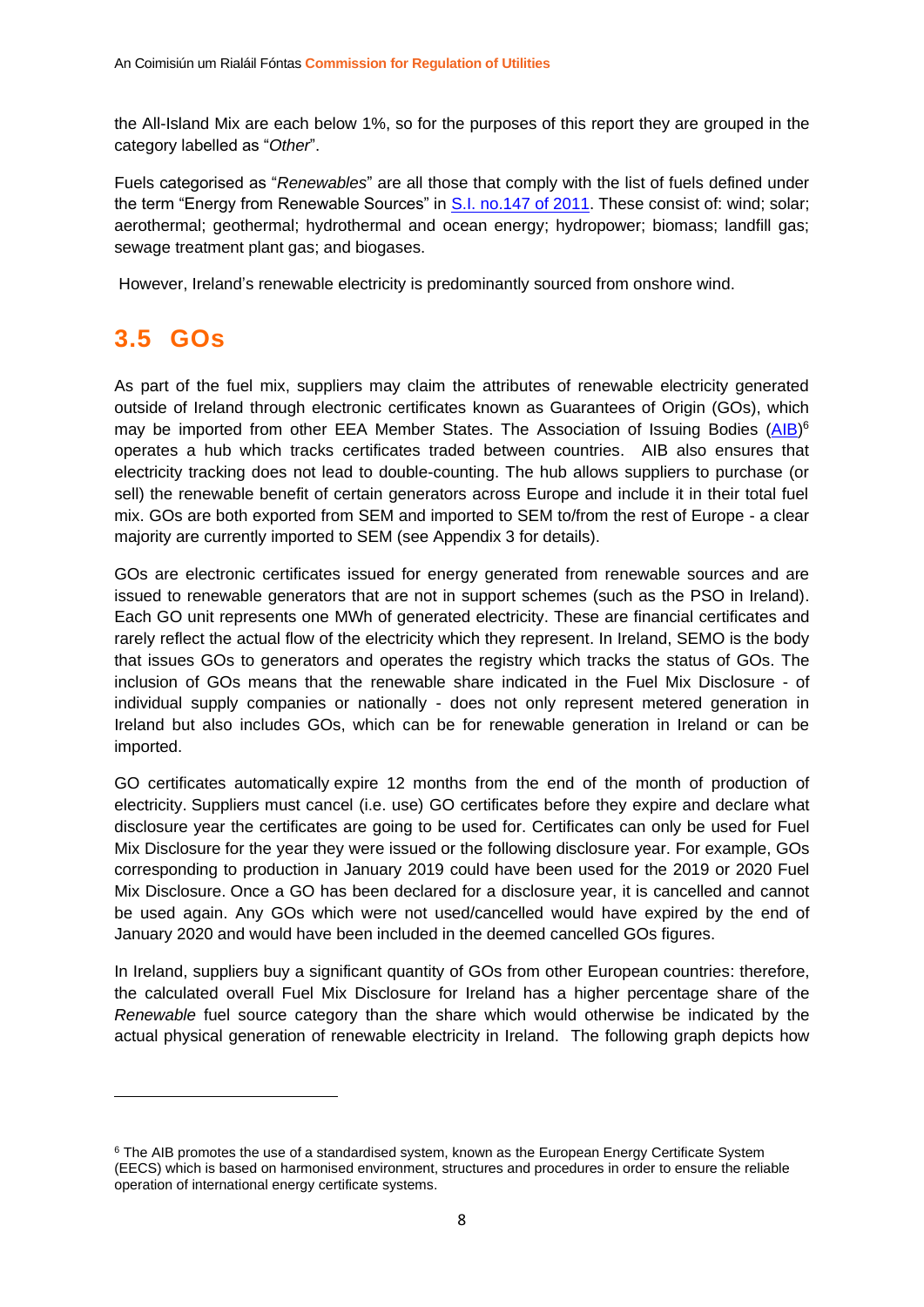the GO scheme works in Ireland and Europe. GOs can be freely traded between European countries in the EEA.

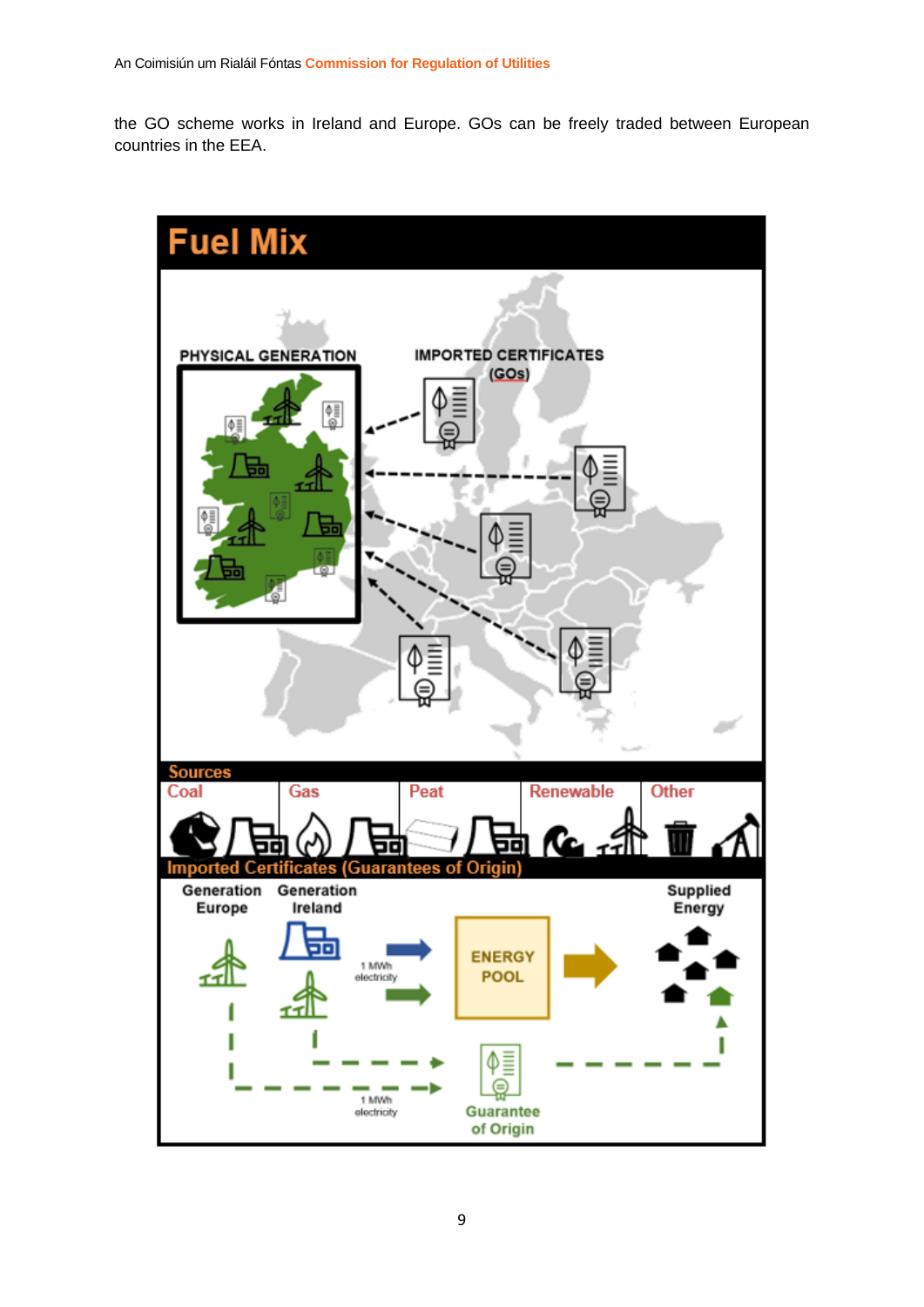# <span id="page-10-0"></span>**4. All-Island Mix**

This section sets out the 2020 and year-on-year fuel mix for the All-Island SEM, i.e. on average across the island. The SEM Committee decision paper **[SEM-11-095](https://www.semcommittee.com/sites/semcommittee.com/files/media-files/SEM-11-095%20Fuel%20Mix%20Disclosure%20Calculation%20Methodology%20Decision%20Paper.pdf)** outlines the calculation methodology used to calculate the fuel mix and CO<sub>2</sub> emissions each year. **Please note, all figures here include GOs and not only the metered electricity produced by generators in Ireland (see Section 3.5 for details).** The figure below shows the average All-Island 2020 fuel mix and how these compare with 2019. The use of fossil fuels (including gas, coal, peat and oil) in the generation of electricity to meet demand has decreased from 2019 to 2020. Correspondingly the share of *Renewable* fuel sources has increased from circa 54.0% in 2019 to 57.9% in 2020.

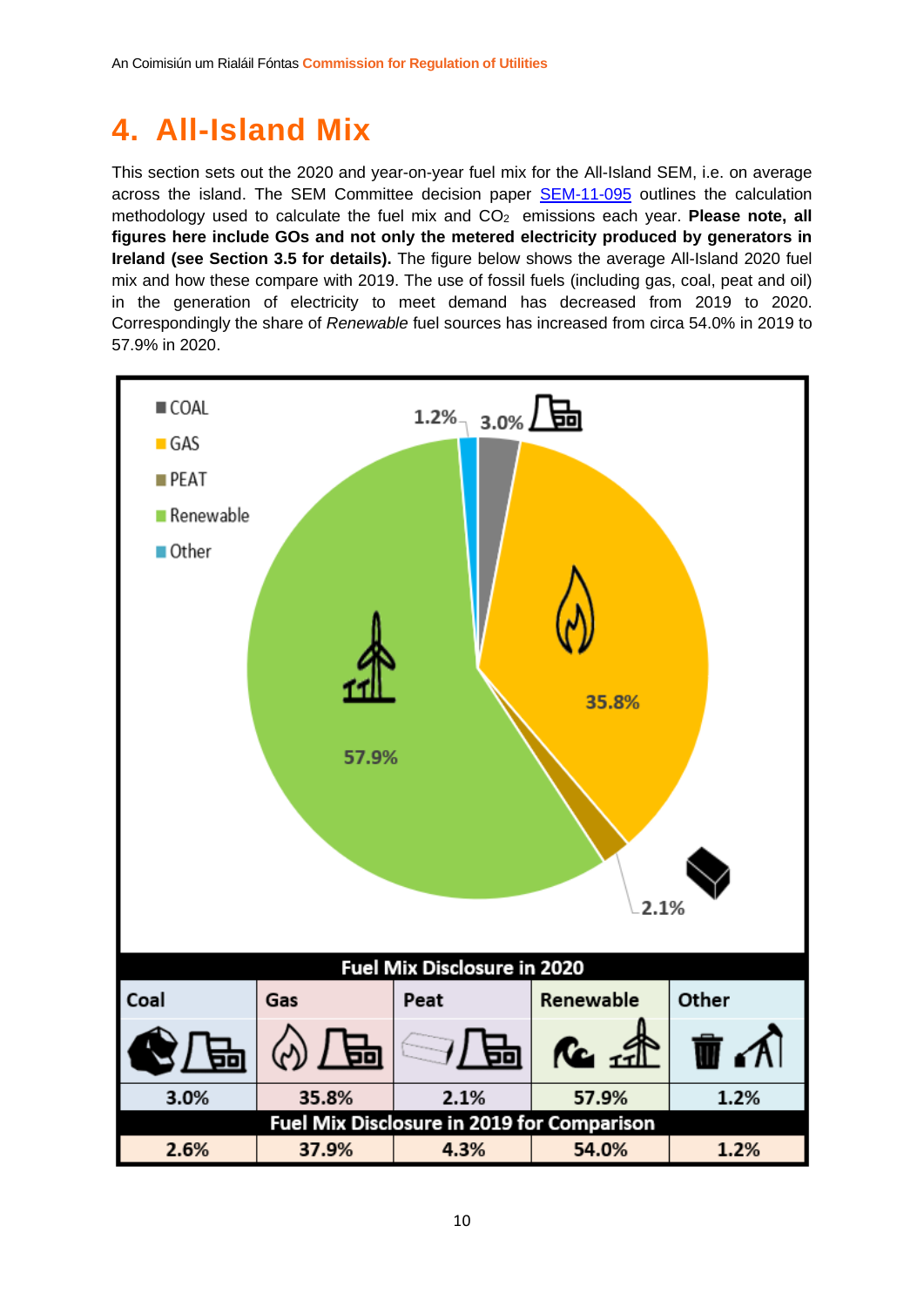

The increase in renewable fuel contribution in 2020 is accounted by the following:

- The increasing volume of installed renewable capacity, mainly wind, on the island of Ireland;
- The increased import of GOs related to renewable sources in 2020. In 2019, 10.5 million renewable GO certificates were imported. This increased by 56% to 16.4 million for 2020. This increase was driven by a large increase in the importation of GOs sourced from hydropower. See Appendix 3 for more details.

In accordance with SEM-11-095, the category labelled as "*Other*" consists of all fuels in a given year that individually represent less than 1% of the final overall electricity demand. For the 2020 disclosure period, both *Oil* (0.4%) and Non-Biodegradable Waste (0.8%) are the fuel types which fall under the category labelled as "*Other*" and together account for 1.2% of the total fuel mix.

The category labelled *EU Fossil* is related to the European Residual Mix. The EU Residual Mix is calculated based on the electricity that is generated within the EU but has not been claimed by suppliers or used to meet demand within a member state. It includes the categories of *EU fossil*, *Nuclear* and *Renewable*. The EU Residual Mix is used in the Fuel Mix Disclosure for those particular years where the electricity demand on the island of Ireland has not been met by the combination of supplier claims (i.e. generation attributes, GOs/REGOs, PSO-supported generation) and indigenous generation. 2011 was the last time that the EU Residual Mix was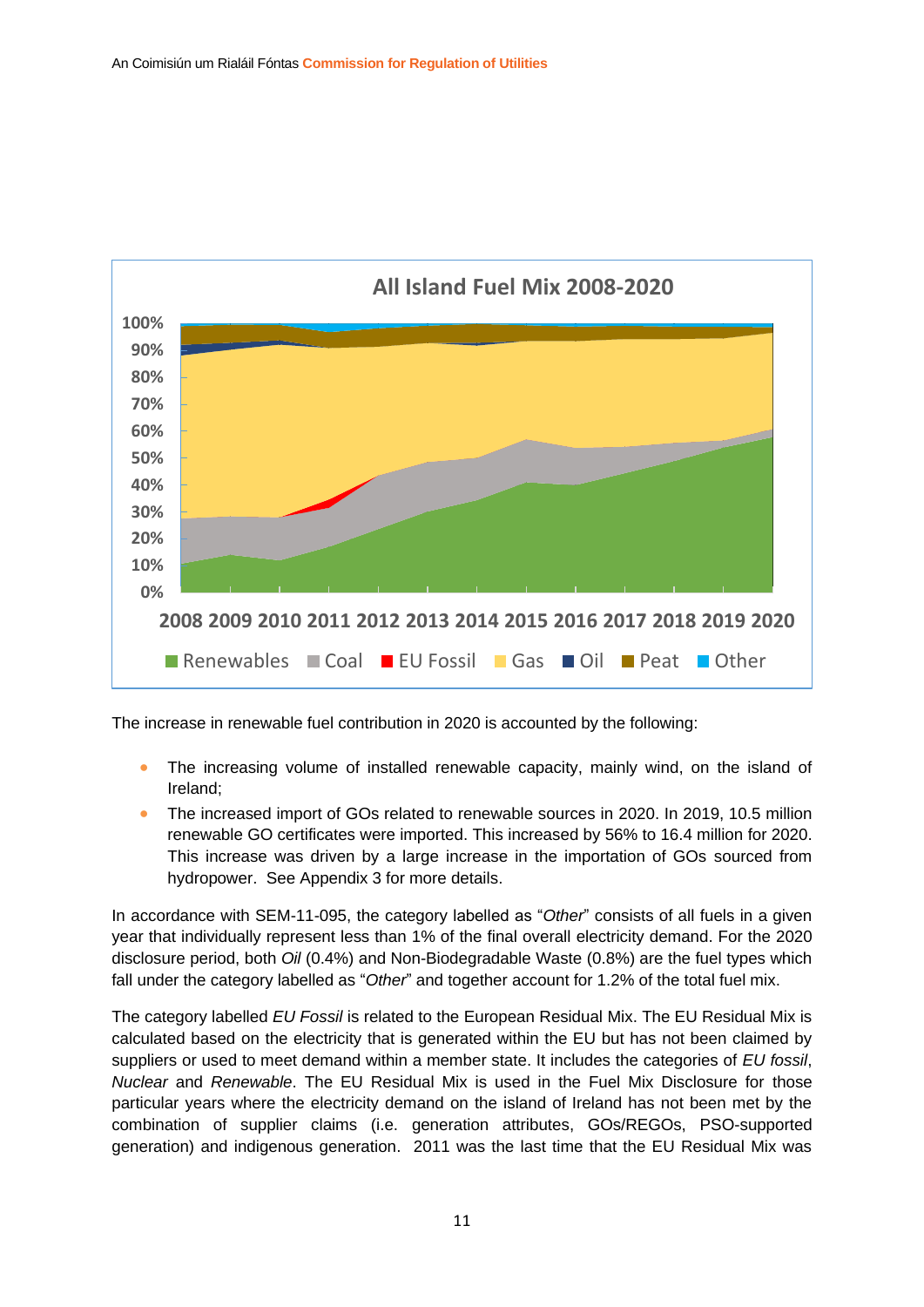required to meet demand in the All-Island Fuel Mix. In 2020 there was no deficit hence the EU Residual Mix was not required for the All-Island Fuel Mix in 2020.

On account of Brexit, from 1 January 2021 UK REGOs are not accepted for import or cancellation by suppliers for fuel mix disclosure in Ireland.

# <span id="page-12-0"></span>**5. CO2 Emissions**

Emissions data for each generator in the Single Electricity Market is supplied annually to SEMO by the EPA (Environmental Protection Agency) for Ireland and the DAERA (Department of Agriculture, Environment and Rural Affairs) for Northern Ireland.

The emission figures are grouped according to fuel type and divided by metered generation to give specific emission factors for each fuel. These values are then used in the calculation of the average All-Island  $CO<sub>2</sub>$  emissions intensity and in each individual supplier's  $CO<sub>2</sub>$  emissions intensity which take into account both indigenous generation in the SEM and supplier claims (i.e. generation attributes, GOs/REGOs and PSO-supported generation).

**Note:** *The unit of measure for emissions intensity in this paper is g/kWh. The use of g/kWh is consistent with the reporting of emissions intensity by other authorities and the unit kWh is the unit used on customers' bills. To calculate the emissions (measured in grams of CO2), multiply the emissions intensity (in g/kWh) by the electricity supplied (in kWh). This is also the Unit shown the table "Default Presentation of Information" in Appendix 1.*

The average all-island  $CO<sub>2</sub>$  emissions (per kWh of electricity generated) decreased by 7% between 2019 and 2020, from 254 g/kWh to 236 g/kWh. This is in line with a longer-term downward trend in average  $CO<sub>2</sub>$  emissions, having fallen by 56% from 533 g/kWh in 2008, related to the increase in the share of renewable fuel sources, as shown in the graph below.

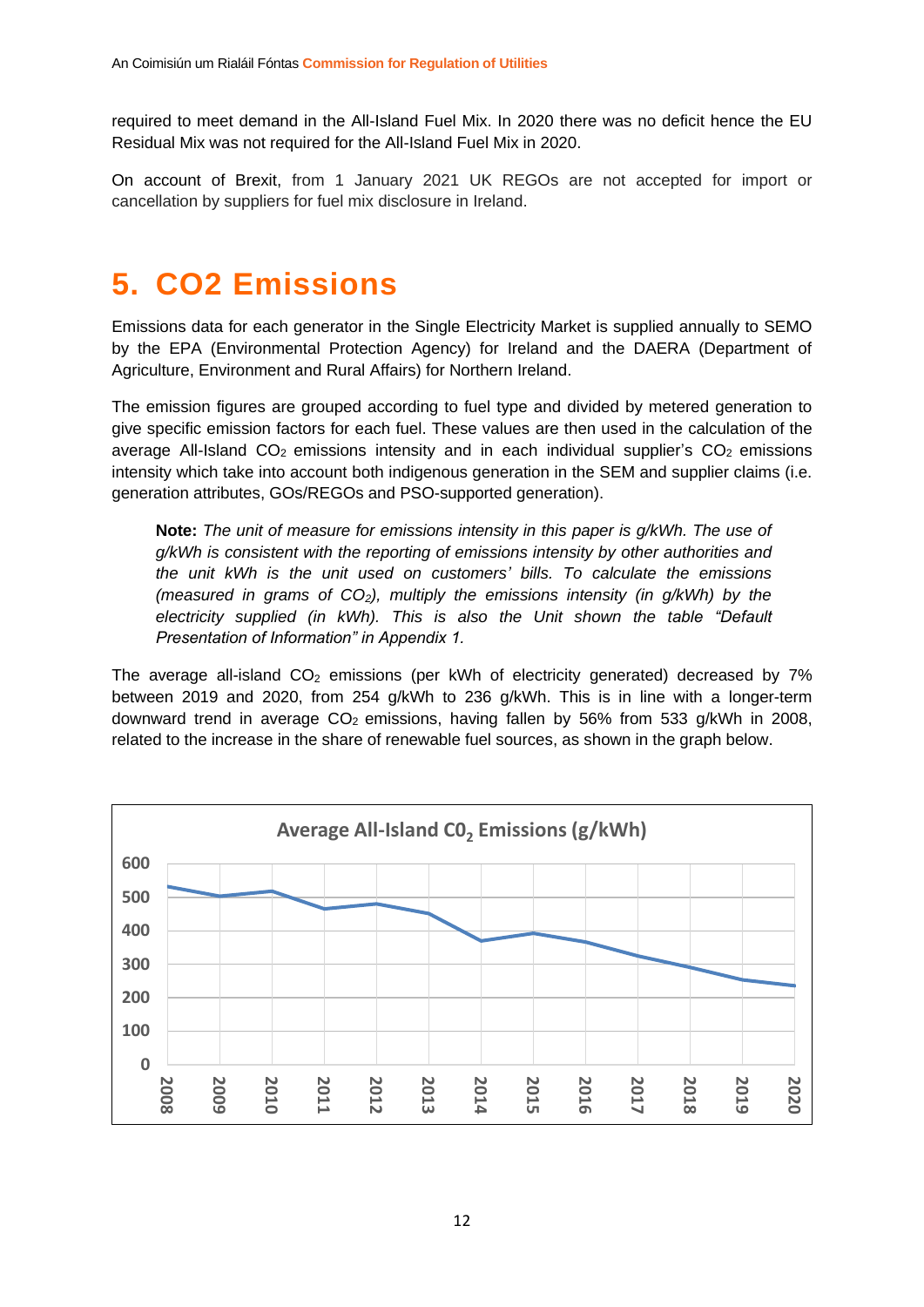# <span id="page-13-0"></span>**6. Individual Supplier's Fuel Mix**

Following the description in Section 4 of average fuel mix and  $CO<sub>2</sub>$  emissions across the island, this section sets out the fuel mix and  $CO<sub>2</sub>$  emissions for each individual electricity supply company to meet demand in Ireland. These are divided into three groups:

- 1. Supply companies which made a declaration<sup>7</sup> of the data needed for the calculation of fuel mix;
- 2. Supply companies which did not make a declaration by March 2021 for the 2020 fuel mix disclosure period;
- 3. Self-suppliers who chose to make declarations for the purposes of fuel mix disclosure.

Two self-suppliers<sup>8</sup> made declarations for the purposes of fuel mix disclosure. Their fuel mix has been included at the end of the table. However, it should be noted that the purpose of this paper is to provide information to customers on the fuel mix of their electricity supply. Therefore, only suppliers serving customers are required to disclose their assigned fuel mix. Submissions received from self-suppliers have been accepted and included in this report due to the low volumes of such submissions received for the 2020 disclosure period. However, if the number of these increase in subsequent reports, then their inclusion may be reviewed as it is considered that they may not be best placed for inclusion in this report.

The fuel mix calculation is carried out on an individual supplier licence basis. Where a supplier operates as a single company but holds separate licences (such as a supplier that operates in Ireland and Northern Ireland) any excess generation attributes from one licence can be allocated to the other licence. This paper is only displaying the Fuel Mix Disclosures for suppliers licenced in Ireland.<sup>9</sup>

<sup>7</sup> Declarations were required to be submitted to SEMO by March 2020 for the 2019 disclosure period.

<sup>&</sup>lt;sup>8</sup> A self-supplier is a supplier which supplies electricity only to its own site which does not compete to supply energy to any third party and which does not use Market Messages to support their operations.

<sup>9</sup> The Fuel Mix Disclosure information for suppliers operating in Northern Ireland is published separately and can be found in the Utility Regulator's report "*All Island Fuel Mix and CO2 Emissions 2019*".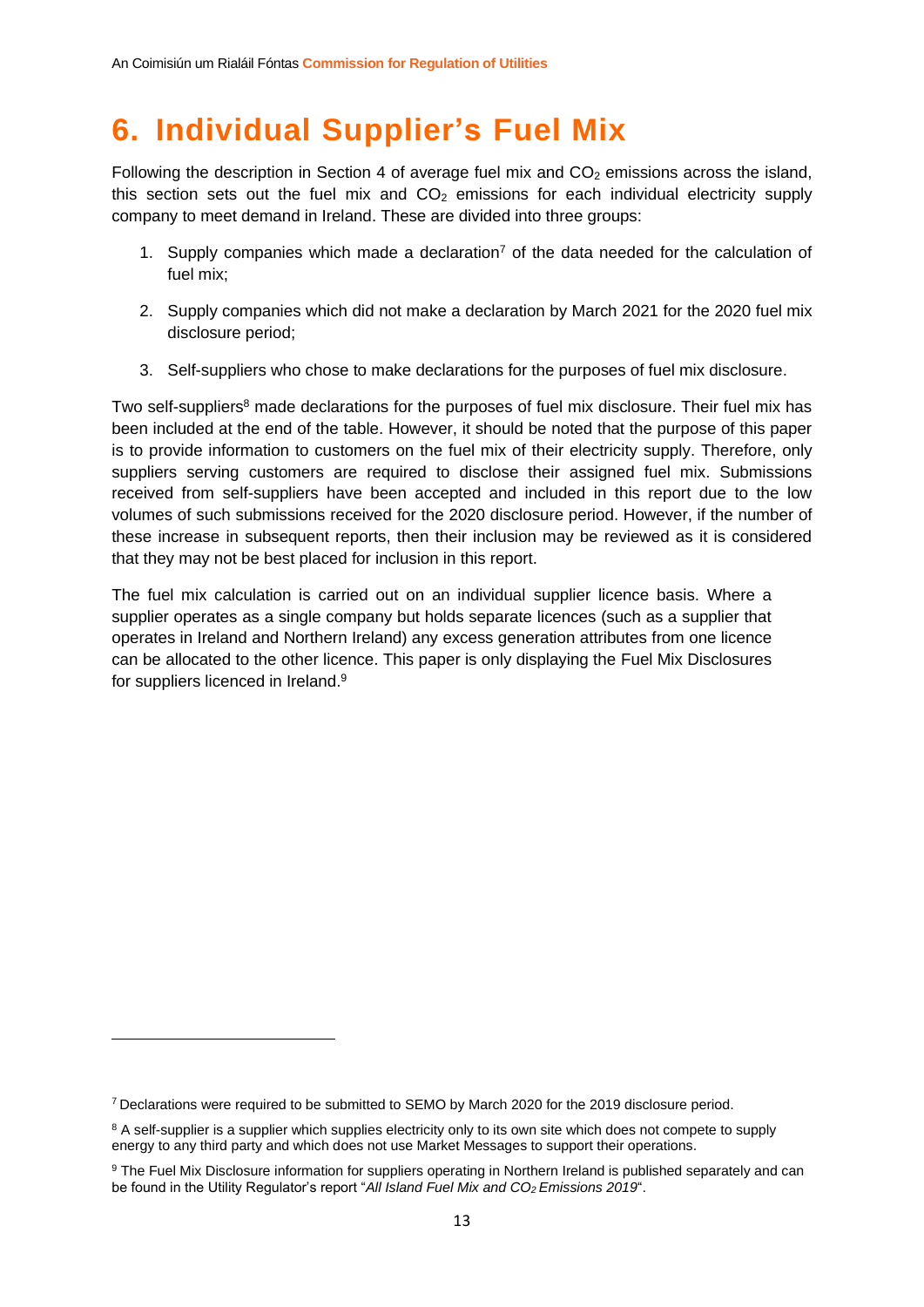| <b>Suppliers</b><br>making<br>declarations   | Coal | Gas   | <b>Peat</b> | <b>Renewable</b> | <b>Other</b> | <b>Total</b> | gCO <sub>2</sub><br>/kWh |
|----------------------------------------------|------|-------|-------------|------------------|--------------|--------------|--------------------------|
| <b>All-Island</b><br><b>Fuel Mix</b>         | 3.0% | 35.8% | 2.1%        | 57.9%            | 1.2%         | 100%         | 236                      |
| <b>Bord Gáis</b><br>Energy                   | 0.4% | 63.8% | 0.5%        | 34.6%            | 0.7%         | 100%         | 328                      |
| electric<br>reland                           | 0.5% | 34.3% | 0.6%        | 63.7%            | 0.9%         | 100%         | 179                      |
| en <b>ergia</b>                              | 0.0% | 0.0%  | 0.0%        | 100.0%           | 0.0%         | 100%         | $\mathbf 0$              |
| rust<br>energy<br>See Footnote <sup>10</sup> | 0.0% | 0.0%  | 0.0%        | 100.0%           | 0.0%         | 100%         | $\mathbf 0$              |
| 570                                          | 0.0% | 0.0%  | 0.0%        | 100.0%           | 0.0%         | 100%         | $\mathbf 0$              |
| <b>*Panda POWER</b><br>GREEN IS NOW          | 0.0% | 0.0%  | 0.0%        | 100.0%           | 0.0%         | 100%         | $\pmb{0}$                |
| sse<br>Airtricity                            | 0.0% | 0.0%  | 0.0%        | 100.0%           | 0.0%         | 100%         | $\mathbf 0$              |
| Naturgy <sup>1</sup>                         | 0.0% | 0.0%  | 0.0%        | 100.0%           | 0.0%         | 100%         | $\boldsymbol{0}$         |
| <b>PINERGY</b>                               | 0.0% | 0.0%  | 0.0%        | 100.0%           | 0.0%         | 100%         | $\mathbf 0$              |
| <b>IBERDROLA</b>                             | 0.0% | 0.0%  | 0.0%        | 100.0%           | 0.0%         | 100%         | $\mathbf 0$              |
| GAS<br>FLO                                   | 0.0% | 0.0%  | 0.0%        | 100.0%           | 0.0%         | 100%         | $\pmb{0}$                |
| GLEOW POWER                                  | 4.2% | 45.3% | 5.3%        | 37.7%            | 7.5%         | 100%         | 406                      |
| <b>ElectroRoute</b>                          | 0.0% | 0.0%  | 0.0%        | 100.0%           | 0.0%         | 100.0%       | $\pmb{0}$                |
| <b>Arden Energy</b>                          | 0.0% | 0.0%  | 0.0%        | 100.0%           | 0.0%         | 100%         | $\pmb{0}$                |
| <b>Ever Energy</b><br>(Bright)               | 0.0% | 0.0%  | 0.0%        | 100.0%           | 0.0%         | 100%         | $\boldsymbol{0}$         |
| <b>BRI Green</b><br><b>Energy Supply</b>     | 0.0% | 0.0%  | 0.0%        | 100.0%           | 0.0%         | 100%         | $\pmb{0}$                |

<sup>10</sup> Just Energy exited the market in 2020 and no longer supply energy in Ireland.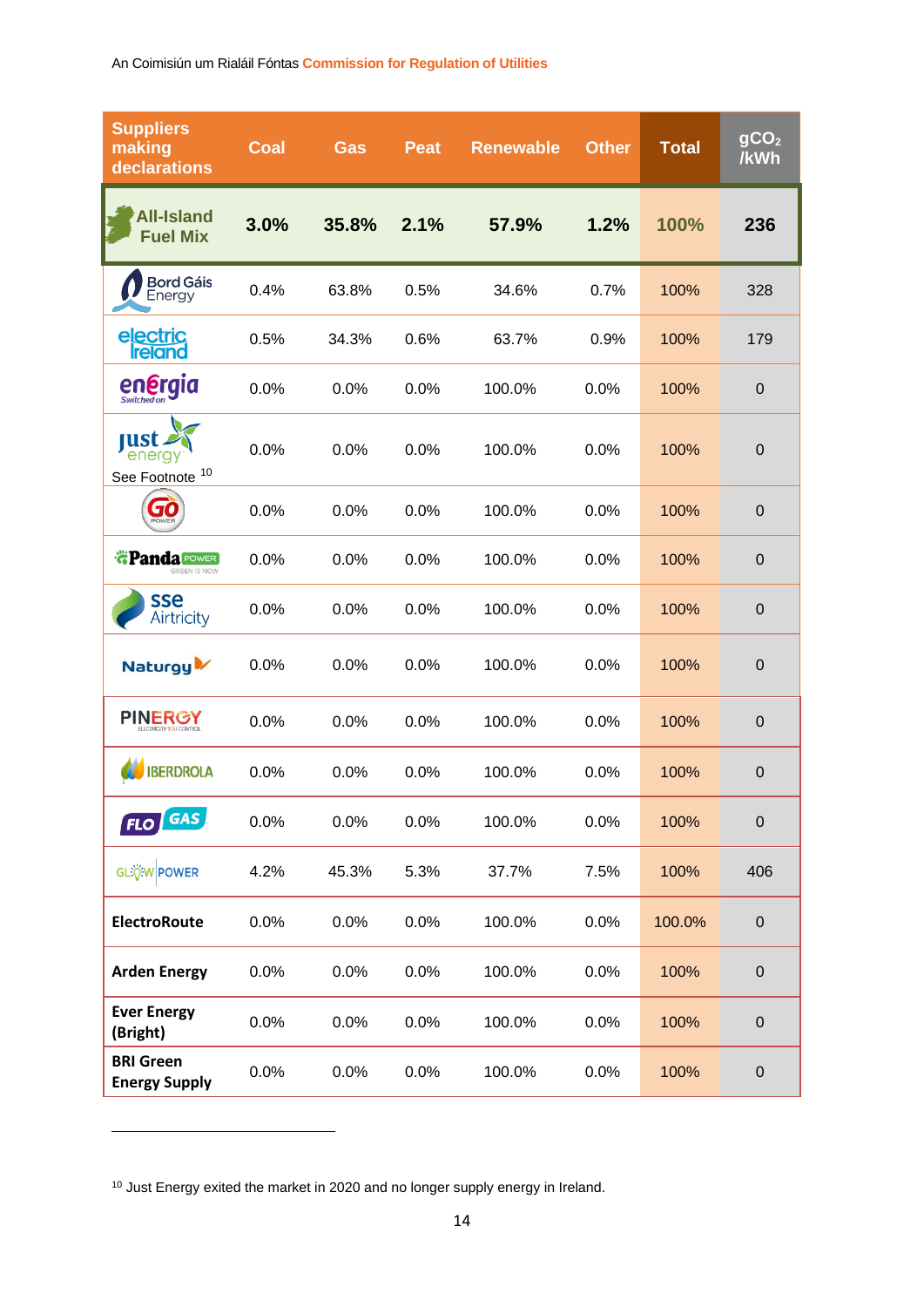| Suppliers <sup>11</sup><br>not making<br>declarations                               | <b>Coal</b> | <b>Gas</b> | <b>Peat</b> | <b>Renewable</b> | <b>Other</b> | <b>Total</b> | gCO <sub>2</sub><br>/kWh |
|-------------------------------------------------------------------------------------|-------------|------------|-------------|------------------|--------------|--------------|--------------------------|
| <b>BE</b> energy<br>reland On To Low Cost Electricity<br>See footnote <sup>12</sup> | 2.4%        | 26.1%      | 3.1%        | 64.1%            | 4.3%         | 100%         | 224                      |
| <b>PREPAY</b><br><b>WER.</b> IE<br>Smart control of wour electricity                | 4.2%        | 45.3%      | 5.3%        | 37.7%            | 7.5%         | 100%         | 406                      |

| Self-<br>Supplier         | Coal    | <b>Gas</b> | <b>Peat</b> | Renewable | <b>Other</b> | <b>Total</b> | gCO <sub>2</sub><br><b>/kWh</b> |
|---------------------------|---------|------------|-------------|-----------|--------------|--------------|---------------------------------|
| Killowen<br><b>Biogas</b> | $0.0\%$ | $0.0\%$    | $0.0\%$     | 100.0%    | $0.0\%$      | 100%         |                                 |

<sup>&</sup>lt;sup>11</sup> This table was updated on 9 November 2021 to correct for an error in the original version.

<sup>12</sup> Flogas acquired Budget Energy, including BE Energy, in May 2021. The transfer of BE Energy customers' accounts to Flogas commenced 4 December 2020.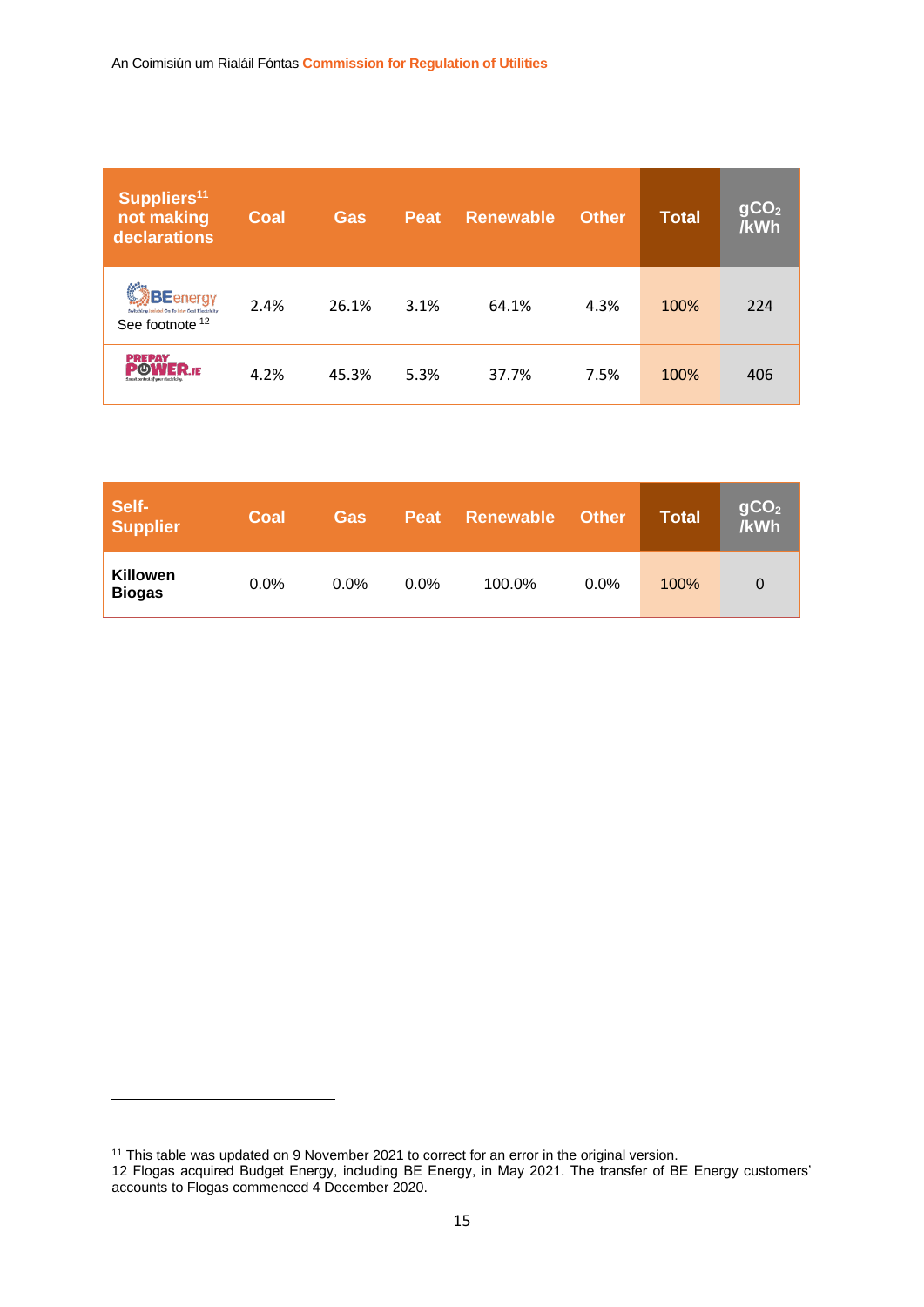# <span id="page-16-0"></span>**7. Disclosure of Fuel Mix**

A supplier's fuel mix information must be presented on bills in accordance with SEM-11-095 (see default presentation in Appendix 1). This must observe the following points:

- Where fuel mix information is presented on the back of a consumer bill, reference must be made to it on the front of the bill;
- Radioactive waste information is required by Directive 2009/72/EC and S.I. No. 60 of 2005. This figure is 0.000 g/kWh for all suppliers in 2020 and therefore need not be included with the 2020 fuel mix disclosure information on bills (See Appendix 1);
- To ensure consistency across suppliers, percentages should be rounded to one decimal place;
- $CO<sub>2</sub>$  information should be given in the units of grams of  $CO<sub>2</sub>$  per kWh (g/kWh);
- In addition to the fuel mix disclosure requirements, section 3.5.3 of the CRU's decision paper on the Regulation of Green Source Products in the Electricity Retail Market, [CER/15/205,](https://www.cru.ie/wp-content/uploads/2015/07/CER15205-Green-Source-Products-Decision-Paper.pdf) governs the display of fuel mix information for suppliers who offer green source products.

In relation to advertising and promotion of products, suppliers should also follow the *Code of Practice on Marketing and Advertising* from the Supplier Handbook and General Clarifications as may be published from time to time by the CRU, including the following:

- o [CRU/20083](https://www.cru.ie/wp-content/uploads/2020/07/CRU20083-General-Clarification-on-the-Advertisement-of-Green-Products.pdf) General Clarification on the Advertisement of Green Products;
- o [CRU/19071](https://www.cru.ie/wp-content/uploads/2019/06/CRU19071-General-Clarification-on-the-Code-of-Practice-on-Marketing-and-Advertising.pdf) General Clarification on the Code of Practice on Marketing and Advertising; and
- o SEMO's internal business process for Interim Green Source Product Verification<sup>13</sup>.

The 2020 fuel mix information must be presented on all customer bills within two months of the publication of this paper.

<sup>13</sup> For information refer to Interim Process on SEMO's GSPV webpage: [https://www.sem](https://www.sem-o.com/markets/green-source-product-veri/)[o.com/markets/green-source-product-veri/](https://www.sem-o.com/markets/green-source-product-veri/)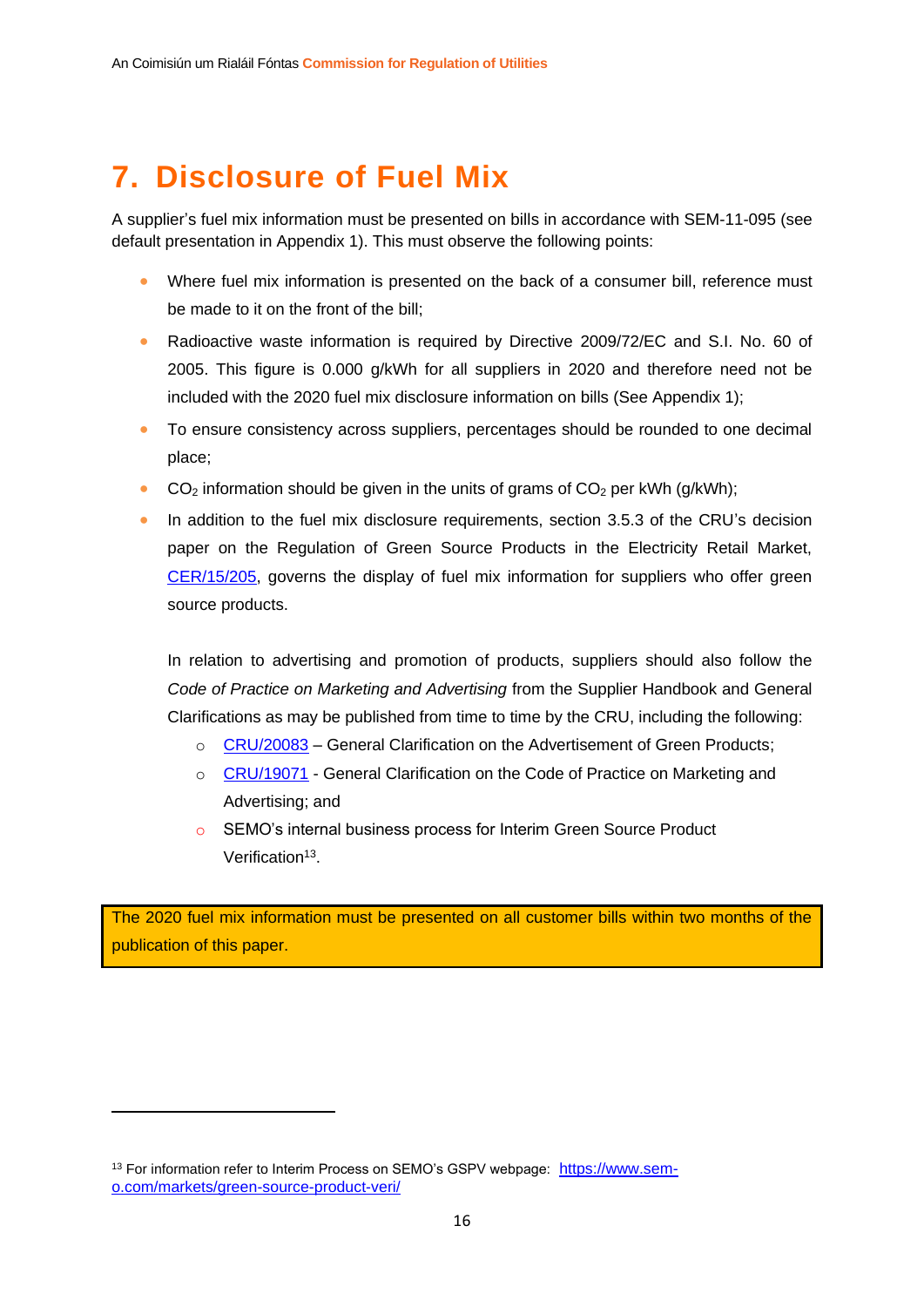# <span id="page-17-0"></span>**Appendix 1: Presentation of Information on Bills**

**Default Presentation<sup>14</sup> of Information:** For the purpose of illustration, the supply company is given the name "SUPPLIER Z"

#### **SUPPLIER Z Fuel Mix Disclosure**

**Applicable Period: January 2020 to December 2020**

| Electricity supplied has been sourced                                                          | % of total                                          |                                                          |  |  |  |  |  |  |
|------------------------------------------------------------------------------------------------|-----------------------------------------------------|----------------------------------------------------------|--|--|--|--|--|--|
| from the following fuels:                                                                      | <b>Electricity Supplied by</b><br><b>SUPPLIER Z</b> | <b>Average for All-Island Market</b><br>(for comparison) |  |  |  |  |  |  |
| Renewable                                                                                      | X %                                                 | X%                                                       |  |  |  |  |  |  |
| <b>Natural Gas</b>                                                                             | X%                                                  | X%                                                       |  |  |  |  |  |  |
| Peat                                                                                           | X %                                                 | X%                                                       |  |  |  |  |  |  |
| Coal                                                                                           | X%                                                  | X%                                                       |  |  |  |  |  |  |
| Oil $15$                                                                                       | X%                                                  | X%                                                       |  |  |  |  |  |  |
| Nuclear <sup>16</sup>                                                                          | X %                                                 | X%                                                       |  |  |  |  |  |  |
| EU Fossil <sup>17</sup>                                                                        | X%                                                  | X %                                                      |  |  |  |  |  |  |
| Other                                                                                          | X%                                                  | X%                                                       |  |  |  |  |  |  |
| <b>Total</b>                                                                                   | 100 %                                               | 100 %                                                    |  |  |  |  |  |  |
| <b>Environmental Impact</b>                                                                    |                                                     |                                                          |  |  |  |  |  |  |
| $CO2$ Emissions                                                                                | X g/kWh                                             | X g/kWh                                                  |  |  |  |  |  |  |
| Your specific fuel mix may differ to the fuel mix shown because SUPPLIER Z offers green source |                                                     |                                                          |  |  |  |  |  |  |

products. For information on your fuel mix and on the environmental impact of your electricity supply visit www.SUPPLIERZ.ie or, for further details call 00XXX X XXX XXXXX 18

<sup>14</sup> Please refer to SEM-11-095 for further detail on presentation requirements. Note that the fuel categories used can vary from year to year. In the disclosure period 2019, the contribution of Oil, Non-Biodegradable Waste, Nuclear and EU Fossil to the All-Island Mix are each below 1%, so they are collectively accounted for in the category labelled as "Other".

<sup>15</sup> See footnote 14

<sup>16</sup> See footnote 14

<sup>17</sup> See footnote 14

<sup>18</sup> Please see section 3.5.3 from the CRU's decision paper on the *Regulation of Green Source Products in the Electricity Retail Market*, [CER/15/205,](https://www.cru.ie/wp-content/uploads/2015/07/CER15205-Green-Source-Products-Decision-Paper.pdf) as applies to suppliers who offer green source electricity products.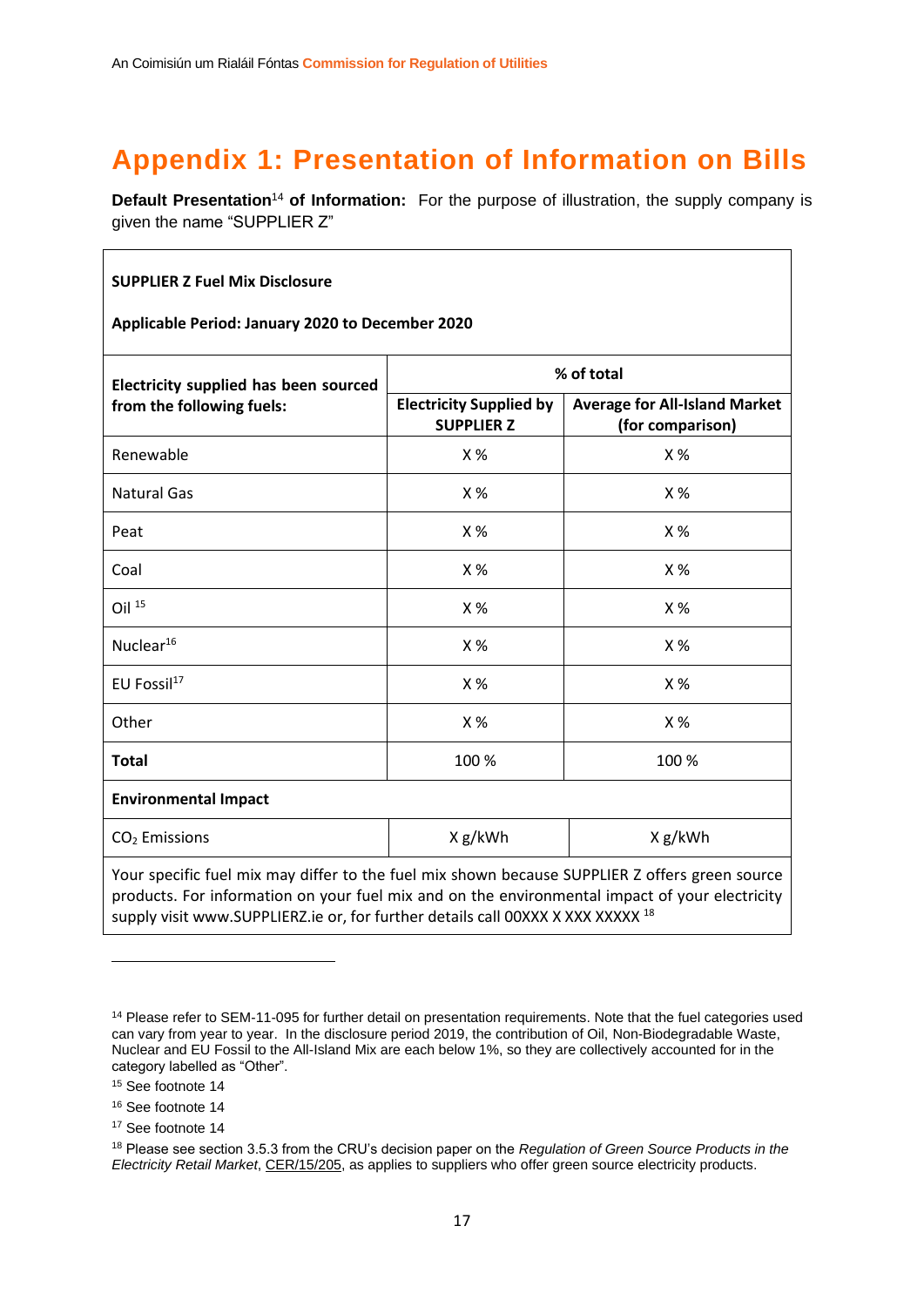# **Appendix 2: All-Island Fuel Mix 2005 - 2020**

#### **Fuel Mix 2005-2020 (Percentage share of total)**

|                     | 2005  | 2006  | 2007  | 2008  | 2009  | 2010  | 2011  | 2012  | 2013  | 2014  | 2015  | 2016  | 2017  | 2018  | 2019  | 2020  |
|---------------------|-------|-------|-------|-------|-------|-------|-------|-------|-------|-------|-------|-------|-------|-------|-------|-------|
| Coal %              | 24.00 | 19.00 | 18.00 | 17.00 | 14.24 | 15.98 | 14.44 | 19.89 | 18.42 | 15.71 | 16.02 | 13.76 | 9.83  | 6.77  | 2.63  | 2.98  |
| <b>EU Fossil %</b>  | 0.00  | 0.00  | 0.00  | 0.00  | 0.00  | 0.00  | 3.12  | 0.00  | 0.00  | 0.00  | 0.00  | 0.00  | 0.00  | 0.00  | 0.00  | 0.00  |
| Gas %               | 46.00 | 50.00 | 55.00 | 61.00 | 61.85 | 64.06 | 56.16 | 47.74 | 44.09 | 41.6  | 36.36 | 39.66 | 39.9  | 38.51 | 37.86 | 35.75 |
| Oil %               | 12.00 | 9.00  | 6.00  | 4.00  | 2.53  | 1.59  | 0.00  | 0.00  | 0.00  | 1.06  | 0.00  | 0.00  | 0.00  | 0.00  | 0.00  | 0.00  |
| <b>Renewables %</b> | 9.00  | 11.00 | 11.00 | 11.00 | 14.23 | 12.11 | 17.21 | 23.74 | 30.24 | 34.46 | 41.06 | 40.09 | 44.47 | 48.95 | 54.04 | 57.86 |
| Peat %              | 8.00  | 7.00  | 6.00  | 7.00  | 6.70  | 5.78  | 5.88  | 6.86  | 6.49  | 6.95  | 5.90  | 5.35  | 4.86  | 4.63  | 4.25  | 2.07  |
| Other %             | 1.00  | 4.00  | 4.00  | 1.00  | 0.45  | 0.48  | 3.18  | 1.77  | 0.75  | 0.17  | 0.65  | 1.14  | 0.88  | 1.15  | 1.22  | 1.34  |

#### <span id="page-18-0"></span>**Note:**

- Figures from 2005 to 2007 relate to Ireland-only and calculations are based on a pre-SEM methodology.
- Figures for 2008, 2009 and 2010 relate to ROI and NI and are based on the Interim Arrangements Methodology [\(SEM-09-081\)](https://www.semcommittee.com/sites/semcommittee.com/files/media-files/SEM-09-081.pdf) referenced in the Related Documents section of this paper.
- Figures for 2011 onwards relate to ROI and NI and are based on the SEM Committee's decision paper: *Fuel Mix Disclosure in the Single Electricity Market: Calculation Methodology* Decision Paper (SEM-11-095) referenced in the Related Documents section of this paper.

The "Other" category consists of: Oil (for those years which it is below the 1% threshold); the Non-Biodegradable Fraction of Waste (NBDFW) and EU Fossil (only for 2011).